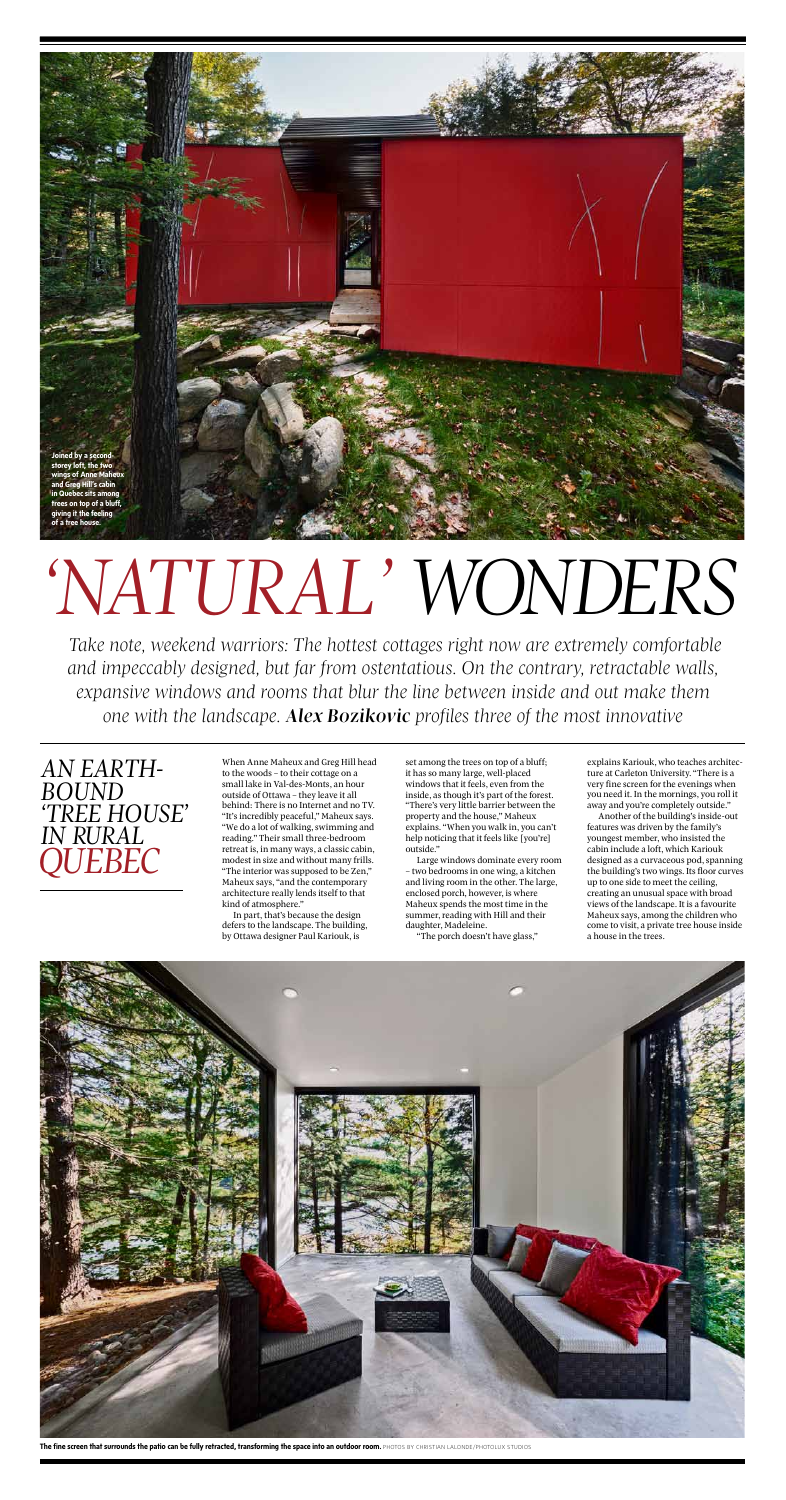#### $\mathcal{C}OTTAGE$  and mail  $\mathcal{C}OTTAGE$  and mail



Designed by the Toronto architects superkül, the long, low dwelling sits on a south-facing slope next to a large, spring-fed pond. Each of its rooms – the bedrooms, an office, a kitchen and a living room – overlooks the water through cedar-framed windows. "We gave superkül the mandate that we really wanted to bring the outdoors inside, and they

For a couple who lives in downtown Dallas, the hills of Ontario's Niagara Escarpment – rugged and richly forested – make a bucolic getaway. Hilton and Barbara Tudhope spend their summers in the township of Mulmur; for them, the experience is about recharging. "You're in nature," Barbara says. "It feels like you're attached to the earth." She could mean that both figuratively and literally, given that the pair's two-bedroom cottage is set right into the hillside.



**The windows along the back of Hilton and Barbara Tudhope's cottage, built into a hillside, draw the forest into the rooms in the rear.**

did that," Hilton says. "Obviously the windows on the pond are spectacular – they're 90 feet long by 14 feet high – but the windows at the back of the house bring the forest in." The area's natural environment is both beautiful and fragile, and the Tudhopes, who spend about four months of the year in Mulmur, wanted the building to be as sustainable as possible. It is highly insulated and boasts a green roof, a geothermal system uses the pond to exchange heat and the windows are triple-glazed, giving them an extremely high insulation value. All this makes the house eligible for a gold or platinum rating from the LEED environmental rating system, a designation that is rare among single-family houses.

And while the outdoors invite them to be active – the hiking paths of the Bruce Trail are nearby – the cottage itself is an unusually healthy environment. For medical reasons, the couple requested extremely high air quality indoors, so some walls were covered in a natural plaster that requires no sealants or paint, the white-oak cabinetry was finished with natural lacquers and the interior has very few horizontal surfaces, so there are fewer places for dust to settle. You can feel it, Hilton says. "As soon as you walk in, the feeling of the air is as refreshing and rejuvenating" as it is outdoors.

## *A sustainable haven IN southern ONTario*